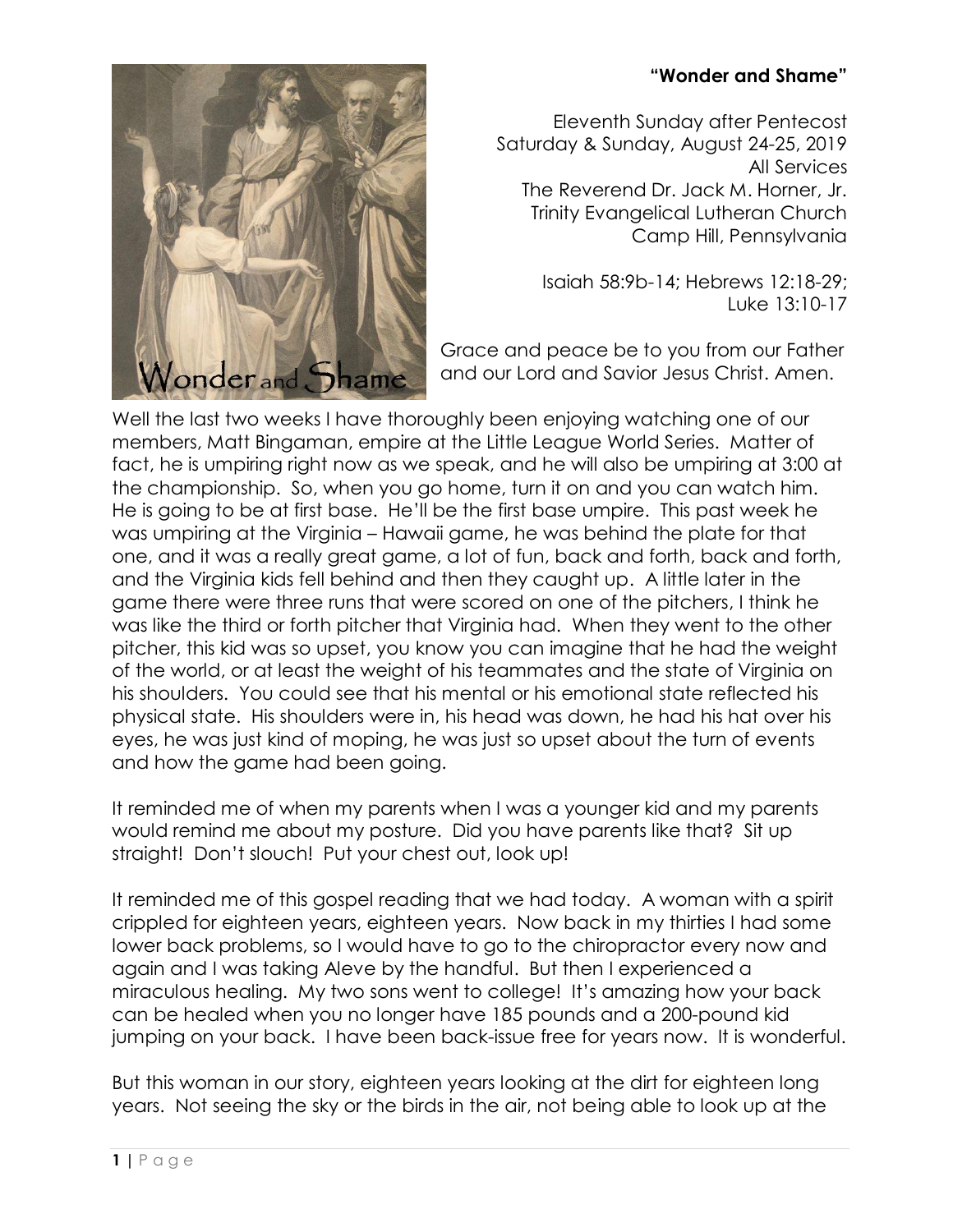clouds or a beautiful sunset. Just dirt, and dust, and mud, and this is the first century, animal droppings. That's her world view.

We don't know too much about this woman, Luke doesn't give us that much information. We don't know if she was rich or if she was poor, or whether or not she was honored in her community or ostracized because of her condition. Luke doesn't really tell us what caused her bending other then she has a spirit, whatever that means. Maybe it was a spirit of abuse or a spirit of loss, a spirit of physical pain or maybe she was just tired of life. All we know is that she spent time in worship in spite of her condition. We can imagine that she longed to hear some good news and to experience healing. But notice in our gospel it's Jesus who notices her and calls her over. She doesn't come into the synagogue and seek Jesus out. After eighteen years, maybe she had just given up. But she does experience it and is given healing by Jesus.

The woman experiences wonder and grace and healing mercy. And her response to what has been given to her by Jesus is phrase and gratitude to the God who set her free. You would think that everyone in the synagogue would be thrilled with this, this sister of theirs, their neighbor, for eighteen years bent over, but now free to enjoy looking into their eyes and seeing the sunrise, free to lift up her face in worship.

And while she is experiencing this new sense of wonder the religious leaders experiencing indignation, that's what the word is translated in our Bible. Synonyms for indignation are outrage, furious, resentment. The synagogue leader is insensitive to this woman's plight of eighteen years. He's probably thinking the rules are the rules after all and Jesus has broken them. And for that he's right. Jesus healed on the Sabbath. Healing is considered work and work is not done on the Sabbath. I imagine that the synagogue leader is thinking what's another day for someone who's waited for eighteen years. Ask that to someone who experiences pain daily or suffering from a series of cancer treatments, or emotional distress. What's another day, after all?

Jesus brings good news to this woman. He offers compassion and compassion always trumps the rules, even the Sabbath commandment. The Synagogue leader can't hear the good news, even more importantly, he can't even experience it. And so, Jesus decides to be a little firm, he slams him. You hypocrite, he says, he shames him as the hypocrite he is. The religious leader's sin is not that he's a jerk, he is a jerk. But it is that he a religious leader of a religious person refuses to see God at work in this moment. And we experience shame when we know that we have done something wrong, when we don't see God at work and are just dead wrong about a situation. And we experience wonder when we open ourselves up to the Devine in our life.

What weighs you down today? Is it physical pain? Financial debt? Loss of a loved one? What bends you? Chronic condition that makes everyday a burden